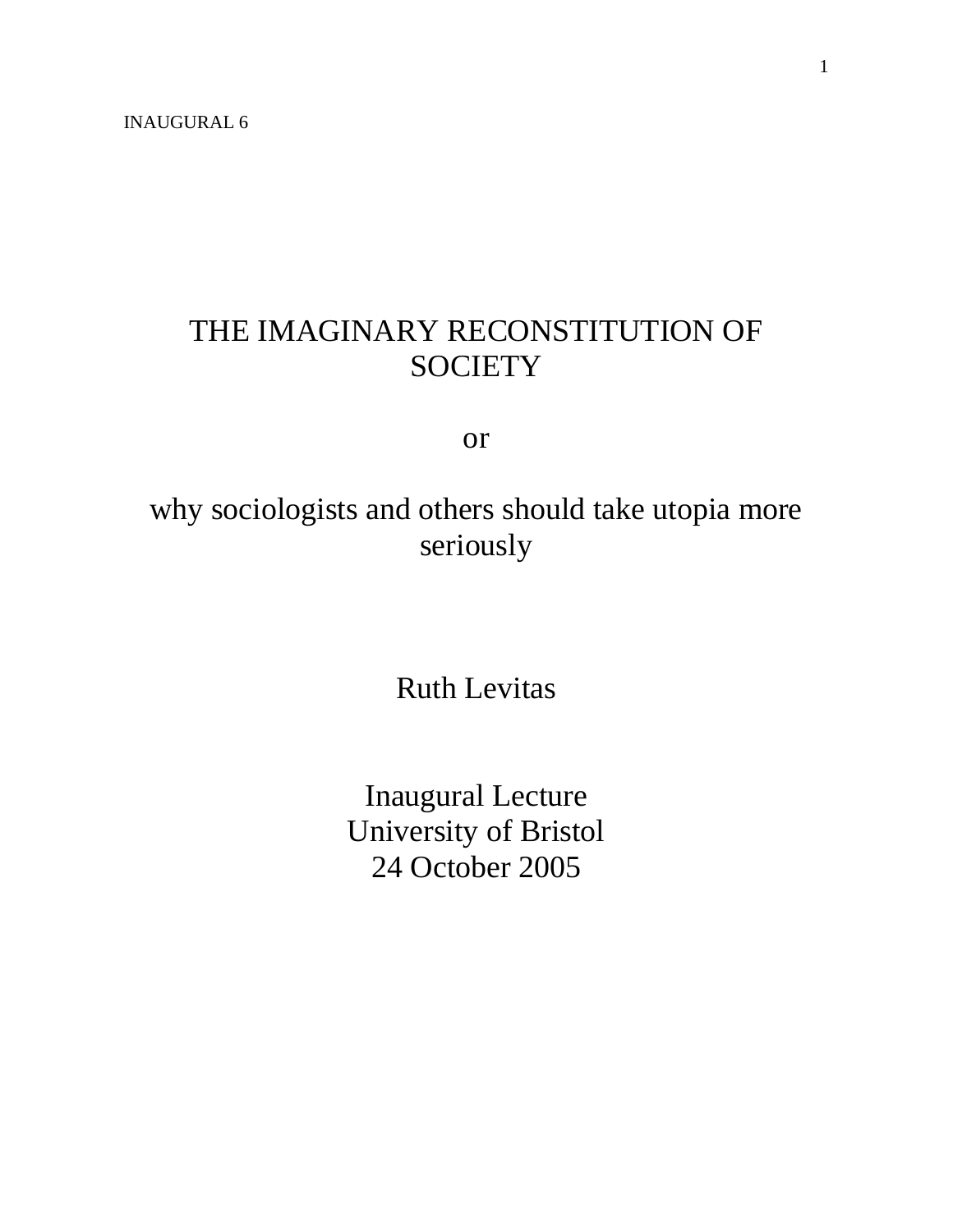In William Morris's 1890 utopia *News from Nowhere*, there is a very short chapter, 'Concerning Politics'. The visitor, William Guest, asks his informant 'How do you manage with politics?'. He receives the reply '… we are very well off as to politics, - because we have none.' This lecture is about the relationship between sociology and utopia, and some might expect it to be equally brief, and for the same reason, that there is none.

H. G. Wells, however, whose *A Modern Utopia* was published a hundred years ago this year, thought otherwise. He argued that:

… the creation of utopias – and their exhaustive criticism – is the proper and distinctive method of sociology (Wells 1914: 204)

This is counter-intuitive. Sociology, surely, is a discipline of social *science*, and even those who doubt its scientific credentials, or question the meaning of scientificity itself would argue that it offers thick description and explanation of reality, of what IS. Utopia, on the other hand, is essentially about what is *not*, and what *ought to be*. The only relationship between the two that would seem to make sense, therefore, is a *sociology of utopia*, in which sociology is the master narrative explaining the various forms and expressions of utopianism in relation to their social context. Wells's statement implies something else – that we must consider *sociology as utopia*, and *utopia as sociology*.

I shall argue that Wells was right. A utopian method, The Imaginary Reconstitution of Society, is at least *a* proper method of sociology, if not necessarily *the* proper method. And, I shall argue, it is one particularly suited to addressing some of the many major issues that confront us as citizens. Hence my subtitle – why sociologists *and others* should take utopia more seriously.

Utopia is a contested concept. This does not mean simply that people disagree about the content of utopia, about what the good society should be like. Rather, there is no consensus about the meaning of the term itself.

Lay understandings are generally either dismissive or hostile, seeing utopianism as at best impractical dreaming. The term 'utopia' is, of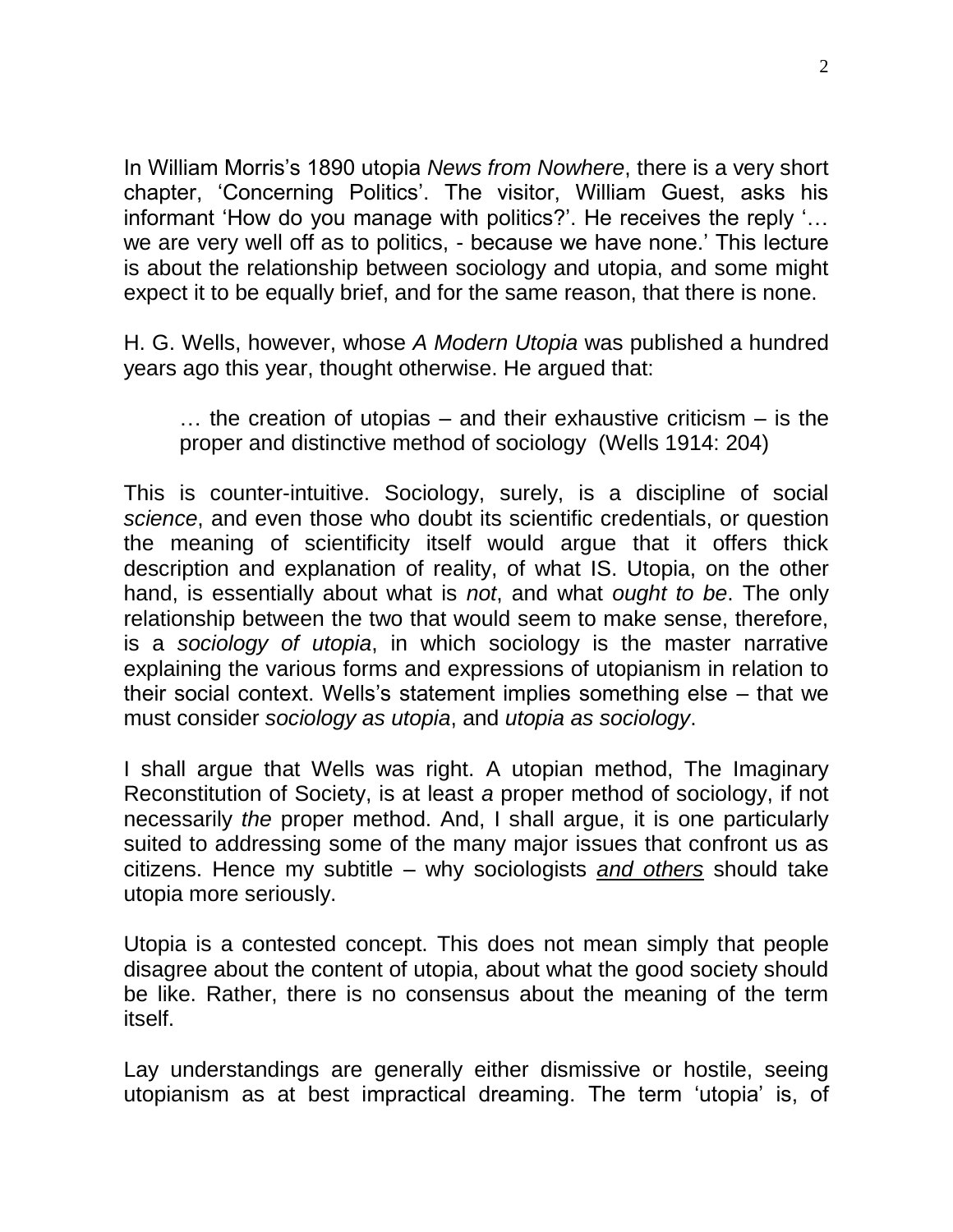course, drawn from Thomas More's 1516 text, in which the title is a pun on good place/ no place, transmuted into everyday thought as perfect and impossible. In this sense, our culture is saturated with utopianism. For example:

The music that was playing before I came in was Ute Lemper singing *Youkali*, Kurt Weill's setting of Roger Fernay's words:

Youkali, c'est le pays de nos desirs…. Mais c'est un reve, une folie, Il n'y a pas de Youkali.

(Youkali is the land of our desires…But it is a dream, a foolishness; there is no Youkali).

The attribution of foolishness, accompanied by the same wistfulness, is expressed in the opening lines of W. H. Auden's Atlantis:

Being set on the idea Of getting to Atlantis You have discovered of course Only the Ship of Fools is Making the voyage this year.

For Harry Potter, utopian desire is presented as not merely pointless but positively dangerous. Harry spends two nights gazing at his lost family in the Mirror of Erised, around which runs the inscription 'Erised stra ehru oyt ube cafru oyt on wohsi', I show not your face but your heart's desire (Rowling 1997:157) On the third night, Professor Dumbledore intercepts Harry, and tells him that the mirror 'shows us nothing but the deepest desires of our hearts. …However, this mirror will give us neither knowledge or truth. Men have wasted away before it, entranced by what they have seen, or not knowing if what it shows is real or even possible'. The mirror is removed to a secret location, and Dumbledore counsels Harry 'It does not do to dream and forget to live'. One could spend an entire lecture reflecting on this episode, not least the extraordinary suggestion that knowledge of the deepest desires of our own hearts constitutes neither knowledge nor truth.

Suspicion of utopia does not only arise from the assumption that it diverts people from 'real life'. Rather, as utopia is equated with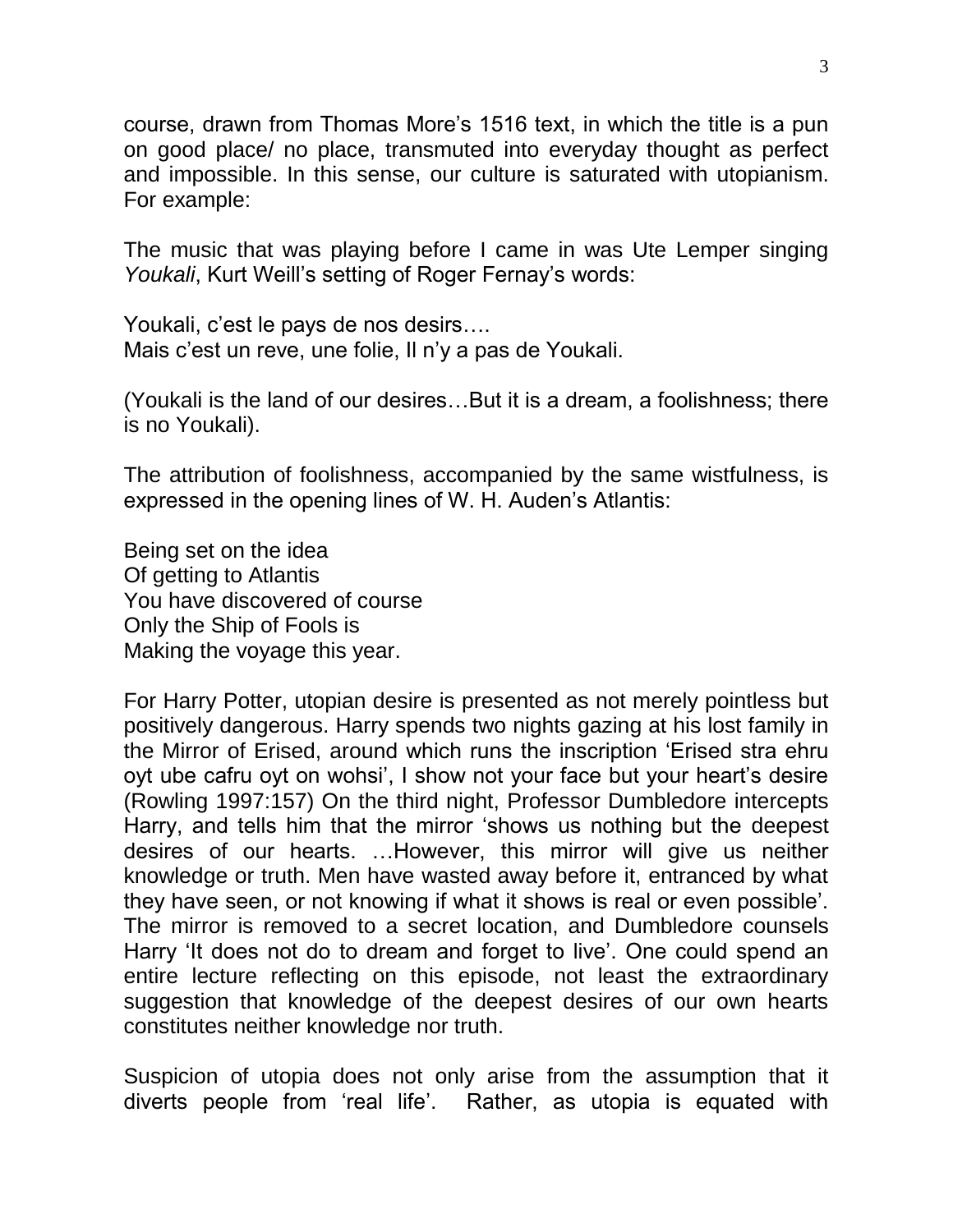perfection and impossibility, projects to implement it are feared as dangerous and incipiently totalitarian. Al-Qaida has been described as utopian. Indeed, blame for 9/11 has even been laid at the door of Isaac Asimov's novel *Foundation*. The first episode of the current series of the BBC's *Spooks*, broadcast after the London bombings of 7 July, and depicting a terrorist attack, referred to 'blood-drenched utopias'. Sometimes this anti-utopian position co-exists with expressed desire for a transformed existence. In Ian McEwan's latest novel *Saturday*, the central protagonist Henry thinks about:

… the rare moments when musicians together touch something sweeter than they've ever found before in rehearsals or performance, beyond the merely collaborative or technically proficient, when their expression becomes as easy and graceful as friendship or love. This is when they give a glimpse of what we might be, of our best selves, and of an impossible world in which you give everything you have to others, but lose nothing of yourself.

*Out in the real world there exist detailed plans, visionary projects for peacable realms, all conflicts resolved, happiness for everyone – mirages for which people are prepared to die and kill. Christ's kingdom on earth, the workers' paradise, the ideal Islamic state.*

But only in music, and on rare occasions, does the curtain actually lift on this dream of community, and it's tantalisingly conjured, before fading away with the last note.

McEwan 2005: 171-2.

*(McEwan, incidentally, wanted to be a blues guitarist)*

I don't have time in this lecture to deal properly with the question of totalitarianism. I would argue, however, that the problem of totalitarianism is exactly that: a problem of totalitarianism, not one of utopianism.

The problem of definition is not just a discrepancy between lay meanings and those used by social theorists or utopists, those who study utopia. In 1990, I published *The Concept of Utopia*, which set out the range of different ways in which theorists use the term, often in direct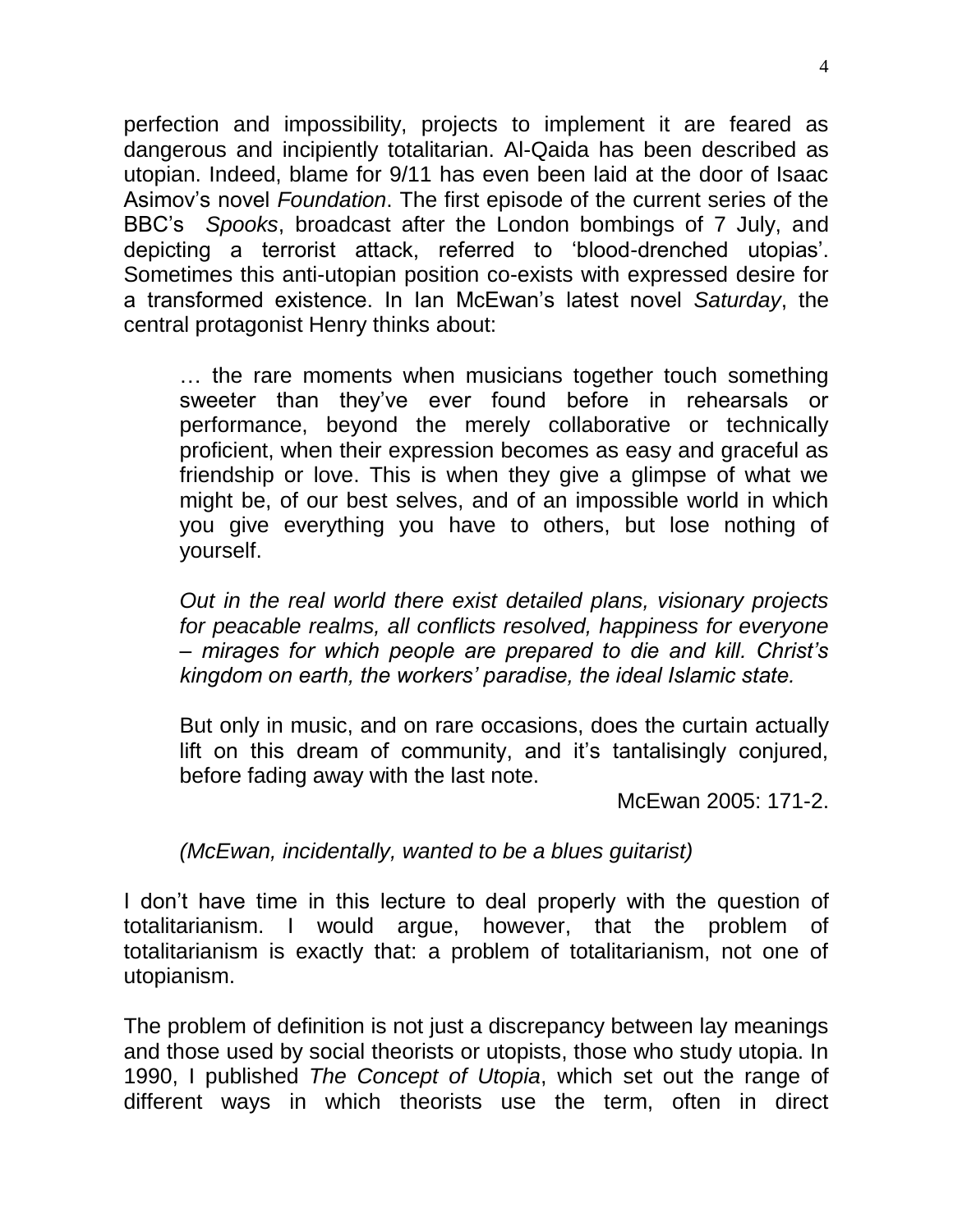contradiction of each other. So Marx used the term 'utopian' for those socialists whom he saw as 'unscientific', in that they did not address or understand the material basis of social change. They would have disagreed: Robert Owen's, model factory at New Lanark is now a World Heritage Site thanks to the unstinting efforts of its Director Jim Arnold and Deputy Director Lorna Davidson. Owen regarded the possibility of a better society as not only a moral necessity, but a scientific fact; and since character was, he thought, socially formed, education was key. Those same utopian socialists accepted the division between utopia and science, but regarded themselves as scientific – and reflect exactly the same ambivalence as McEwan. After all, says the French utopian Charles Fourier:

What is Utopia? It is the dream of well-being without the means of execution, without an effective method. Thus all philosophical sciences are Utopias, for they have always led people to the very opposite of the state of well-being they promised them.

(cited in Geoghegan 1987)

And if both Fourier and Marx regard Utopia as something that inhibits change, the sociologist Karl Mannheim, writing a century after Fourier, defined utopia as that which brings change about:

Only those orientations transcending reality will be referred to by us as utopian which, when they pass over into conduct, shatter, partially or wholly, the order of things prevailing at the time.

It was evident that utopianism itself varied enormously. In terms of content, certainly; but also in terms of form (a literary genre of utopia, political writing, golden age myths); in terms of location (past, future, Mars or Shangri-la); and in terms of function  $-$  for utopia may act as compensation, critique or as the catalyst of change. A definition which, like those I have mentioned, picked on one particular form or function was of no use to someone interested, as I was, in the sociology *of* utopia, and how those characteristics changed over time. I tried therefore to capture what all these utopian expressions had in common, and suggested a broad definition:

utopia is the expression of the desire for a better way of being or of living.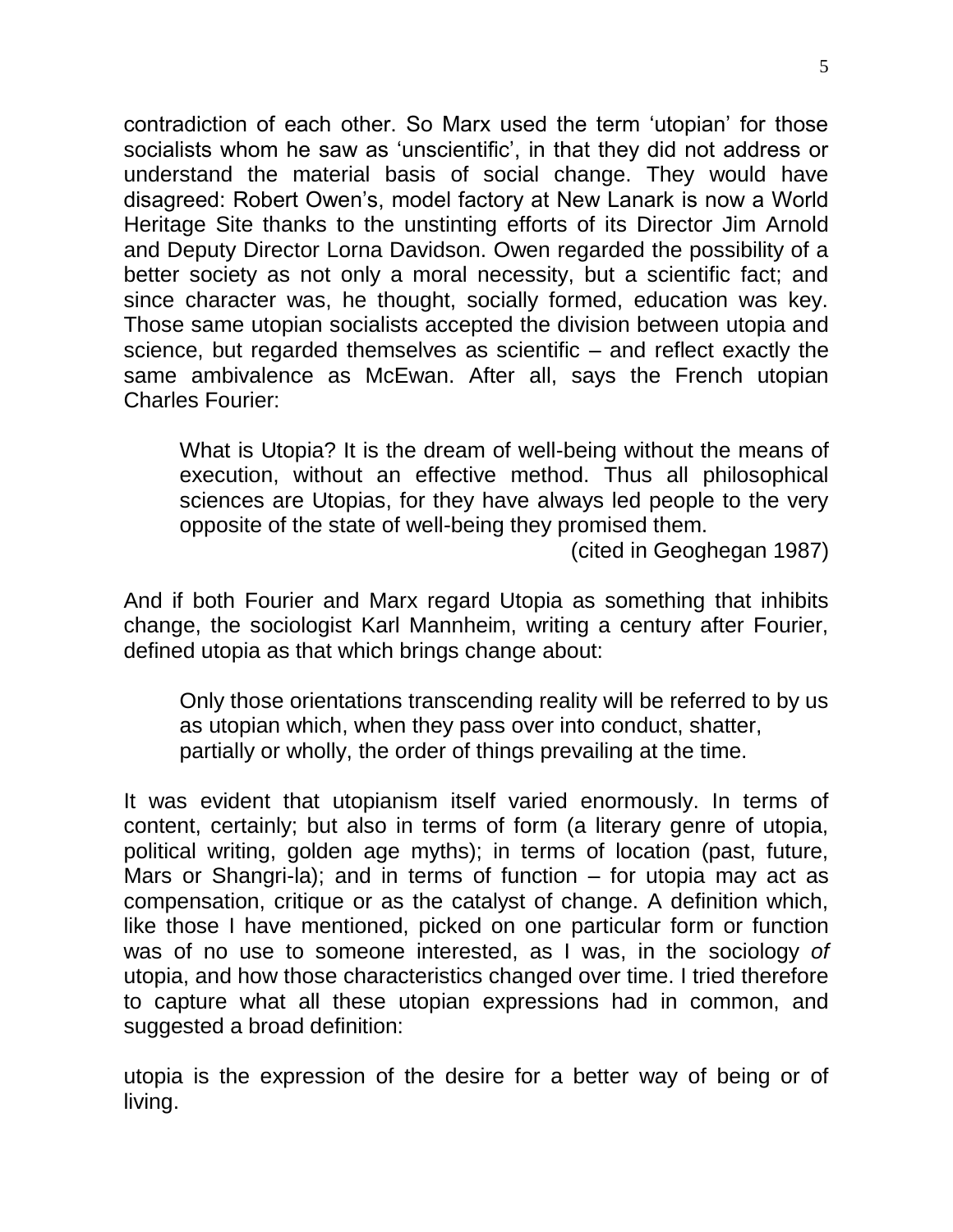In writing that book, I was indebted to a number of people. One of them is Lyman Sargent, who isn't here tonight, and who disagreed with me, but who encouraged a generation to continue working in the then very marginal, scarcely existent, field of utopian studies. Tom Moylan has documented in his last book, *Scraps of the Untainted Sky*, the way in which this field developed from the mid-1970s as a series of improvised and overlapping conversations. His own earlier book, *Demand the Impossible*, as well as Vince Geoghegan's *Utopianism and Marxism*, preceded my own, and were invaluable resources. Together with Lucy Sargisson, whose *Feminism and Utopianism* was published in the mid-1990s, and latterly Susan Mcmanus, whose *Fictive Theories* is just out, they have been constant, challenging and supportive interlocutors over the years. And indeed Tom, as Director of the Ralahine Centre of Utopian Studies raised the general question of utopia as method in the brief for a seminar series in 2003. To Tom, Vince and Susan, who are here, thank you.

All of us have a debt to someone none of us ever met, the German theorist Ernst Bloch, born in 1885. Bloch's major work, the three-volume *The Principle of Hope* was partly written in exile in the United States in the 1930s, revised and published in the 1950s after his return to the German Democratic Republic, and translated into English in 1986.

Bloch argues that human experience is marked by lack and longing, giving rise to a utopian impulse – the propensity to long for and imagine alternative ways of being. Crucially, however, he said that this longing cannot be articulated other than through imagining the means of its fulfilment. You cannot identify what it is that is lacking without projecting what would meet that lack, without describing what is missing. In this sense, everything that reaches to a transformed existence can be considered to have a utopian aspect. His examples range across myths, fairy-tales, theatre, new clothes, alchemy, architecture and music and religion as well as the more obvious descriptions of social utopias. Bloch's work demonstrates that if we understand utopia as the desire for a better way of being or of living, then such imaginings are braided through human culture, and vary from the banal to the deeply serious, from fantasising about winning the lottery (whether or not one has a ticket) to a (sometimes) secularised version of the quest to understand who we are, why we are here and how we connect to one another. The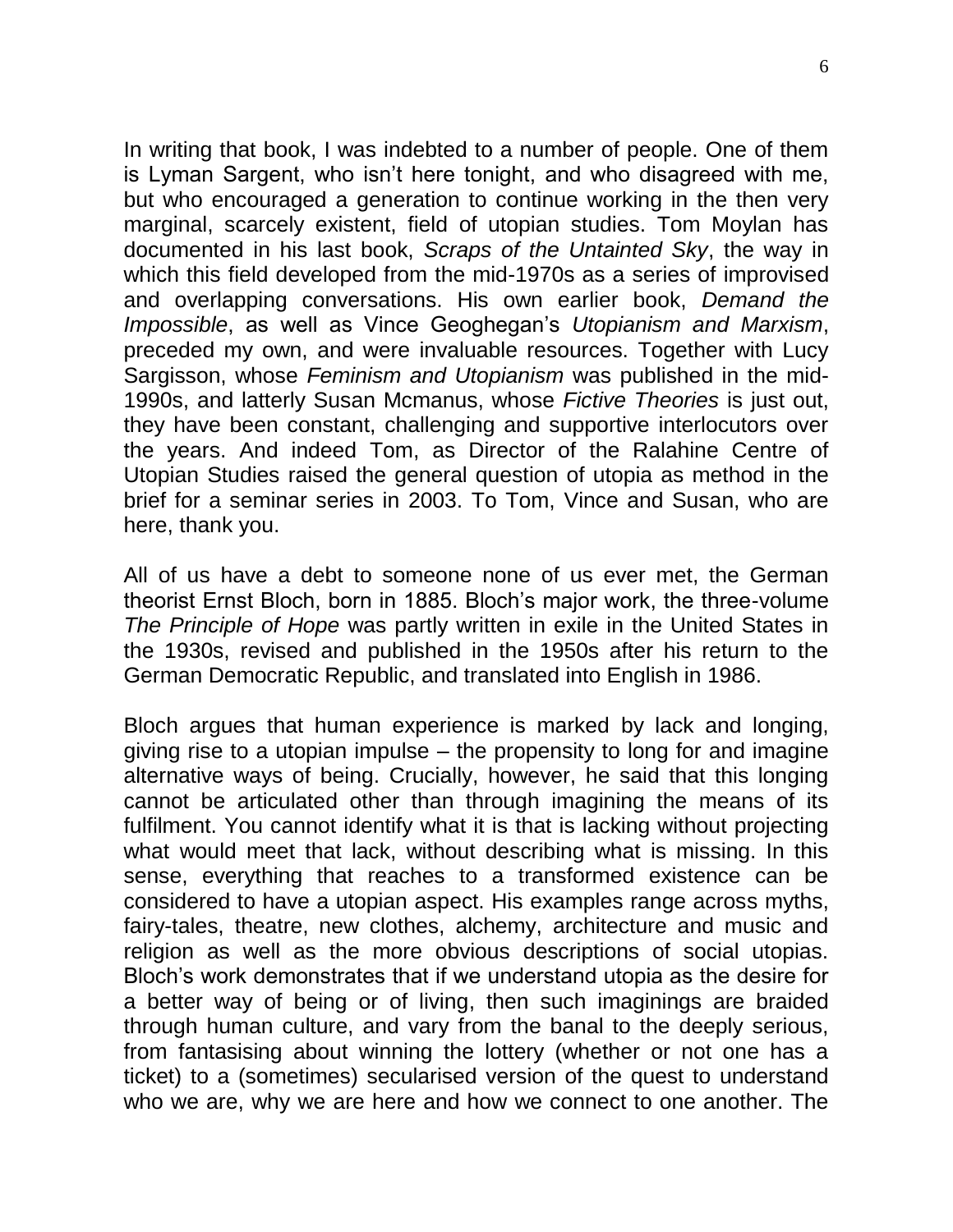generic utopian content lies in the attempt to grasp the possibility of a radically different human experience, even though it is sometimes embedded in forms of fantasy that are easily dismissed as wishful thinking, or is often oblique or fragmentary.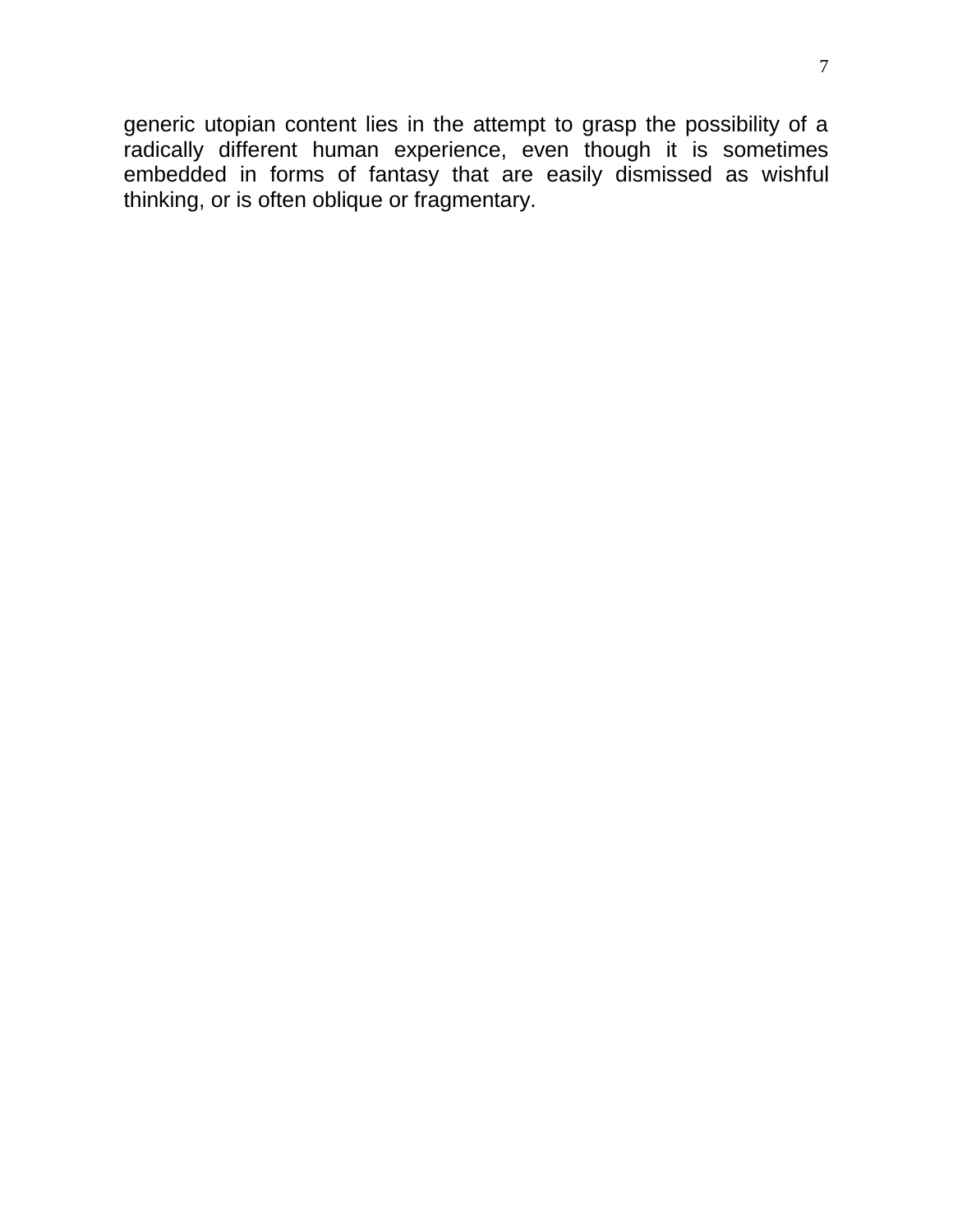It is precisely this theme of lack and longing that is captured by the central protagonist of *Dennis* Potter's *Pennies from Heaven* as 'looking for the blue'. Arthur Parker is a travelling salesman hawking the sheet music of popular songs:

Months and months I've been carrying this stuff around – these songs – all these lovely songs – I've always believed in 'em. But I didn't really know how it was or why it was that I believe in what's in here. There's things that are too big and important and too bleedn simple to put into all that lah-di-dah, toffee-nosed poetry and stuff, books and that – but everybody feels 'em … It's looking for the blue, ennit, and the gold.

The patch of blue sky.

The gold of the bleedin' dawn, or the light in someone's eyes – Pennies from Heaven, that's what it is. (cited in Carpenter 1998: 350-1)

*(That's a bit of a cheat – it's actually the gold of sunset on the Birmingham-Worcester Canal rather than dawn)*

Reflecting on this later, Potter said:

Those songs stood together as a package in that they seemed to represent the same kinds of things that the psalms and fairy-tales represented: that is the most generalized human dreams, that the world should be perfect, beautiful and living and all of those things. A lot of the music is drivel … but it does possess an almost religious image of the world as a perfect place. (Carpenter 1998: 348)

Bloch does not give equal endorsement to all manifestations of utopianism. Wishful thinking is the beginning of transformative agency, but it is only by the *education* of hope that this move can take place. Bloch challenges the dichotomy between the real and the imaginary. Utopia is a form of anticipatory consciousness. His key concept is the 'not yet', carrying the double sense of not *yet*, but an expected future presence, and still *not*, a current absence. But that which is not yet is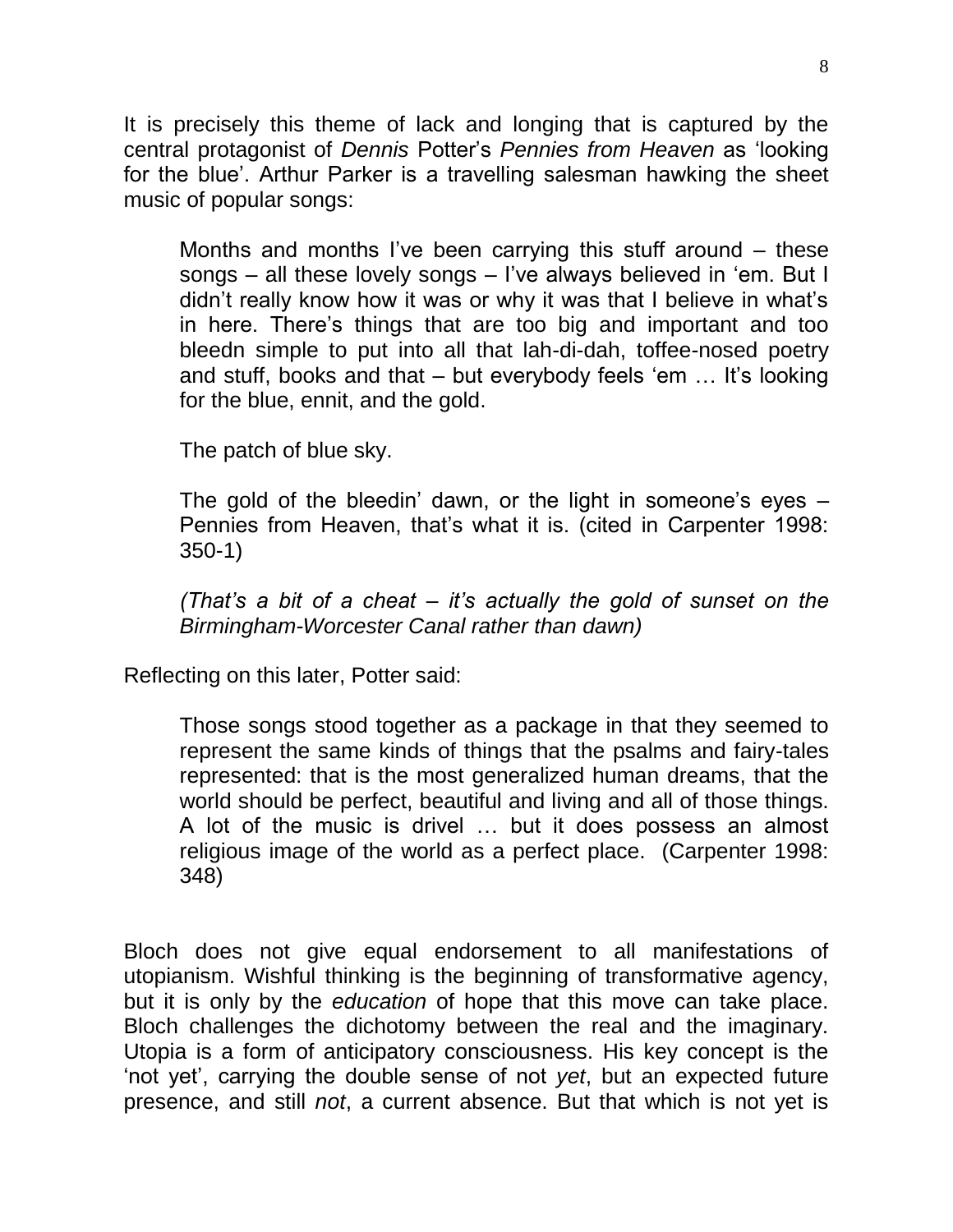also real, since reality for Bloch must include the horizon of future possibilities - possibilities which are always plural, and which are dependent on human agency for their actualisation. Bloch said 'the hinge in human history is its producer'. Or, as Alan Titchmarsh put it, 'we have to put the 'heave' in heaven'.

Moreover, as the social theorist Slavoj Zizek recently pointed out, in a piece on counterfactual history called 'Lenin shot at Finland Station', these alternatives do not lie only in the future. Any world that we inhabit is also something that *might not* have happened, and those other past possibilities exist alongside us, at least in imagination, as alternative realities. Zizek suggests that for some people – perhaps including those Fredric Jameson described as 'the invisible party of utopia' – what *is* sometimes feels less real than what *should have been*.

#### **How does this connect with sociology?**

Firstly, I initially came to sociology by way of utopia. The sculptor Barbara Hepworth once wrote:

> I think that what we have to say is formed in childhood, and we spend the rest of our lives trying to say it.

The assumption that the world was awry, that it should be otherwise, and that one had a responsibility to make it so, was part of my inheritance.

The earliest extant photograph of my mother shows her on an outdoor speaking platform in Hammersmith in the late 1930s, around the time my father was fighting with the International Brigades in Spain.

Fifty years later, he was still campaigning on street pitches,

so my own political involvement was scarcely surprising.

*I wasn't with the pagans, I just liked their banner*

Moreover, I went to university in 1968, the era of various versions of the slogan 'Be Realistic: Demand the Impossible'.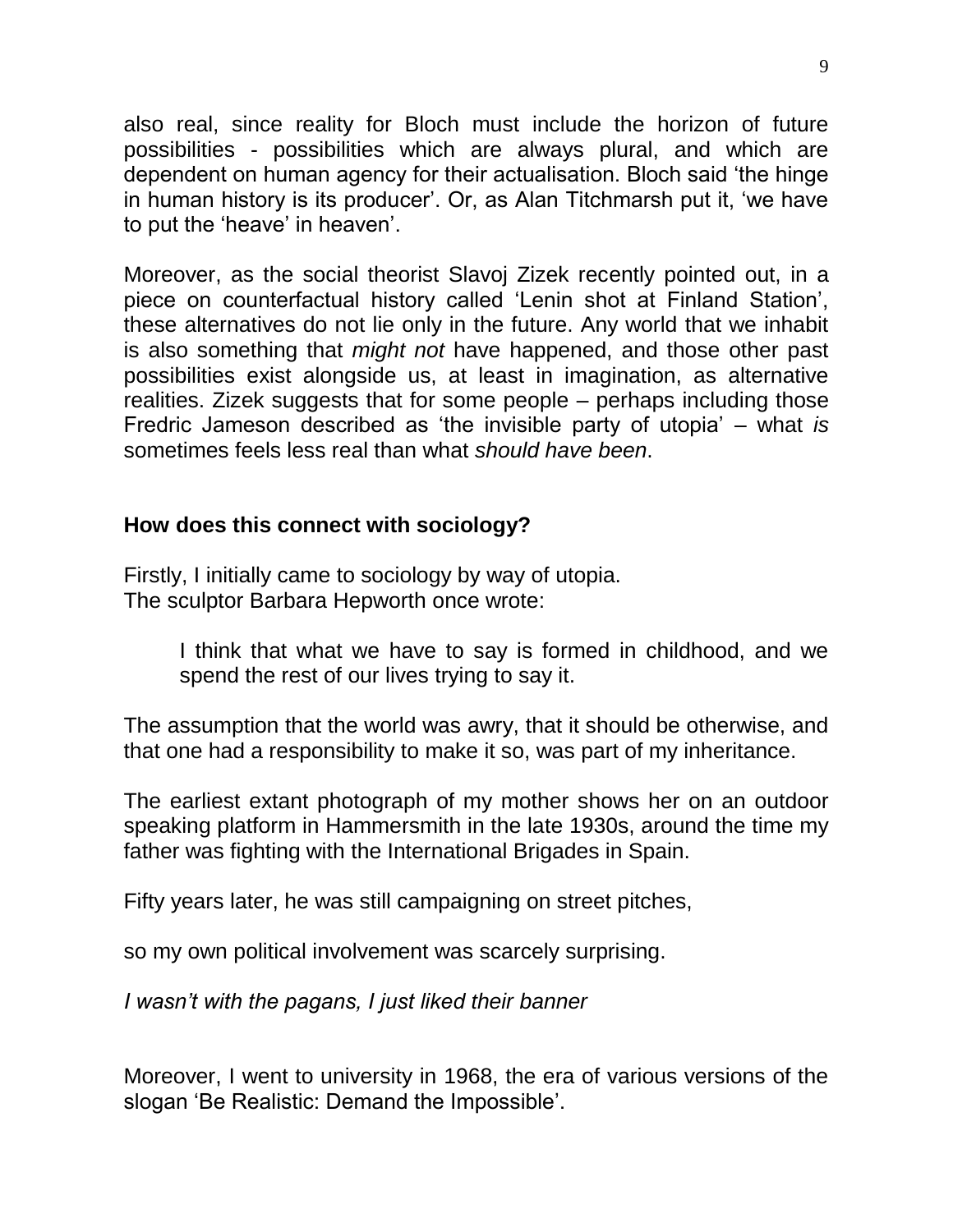Crucially, on a wet Sunday in 1966 when I was seventeen and bored, my mother suggested that I read *News from Nowhere*. I have her copy still, alongside about fifteen other editions.

My mother's view of this utopia was that it was a nice idea but rather impractical. My father insisted that the 'important' part of the book was 'how the change came about'. I thought they had both missed the point – although I later came to realise that my mother did indeed, always and increasingly, live as though Morris's fictional society were the real reality, and the actual world around her simply a mistake.

*News from Nowhere* was written in 1890 when Morris was in his late fifties, about the age I am now. He was by this time an eminent writer and craftsman, and more recently a prominent socialist. *News from Nowhere* begins in Hammersmith, where Morris lived, and where I grew up. It opens with Hammersmith and London transformed, and ends with a journey up the river from

his London house

to his country home in Kelmscott, 137 miles away in Oxfordshire,

on the Upper Thames, whose landscape Morris loved.

*News from Nowhere* depicts a world in which work is pleasure, achieved by the abolition of unnecessary production and consumption of what John Ruskin called 'Illth'. For me, its revelatory character lay in its depiction of place, and its demonstration of the interdependence of economic and social relations, the aesthetics of the built environment, and the use of space.

At the time, Hammersmith (like Bristol), was being ravaged by planners. Victorian buildings were torn down and replaced by:

concrete monstrosities *(Kings Mall, Town Hall extension)*

a trunk road which also cut through Morris's garden;

a flyover;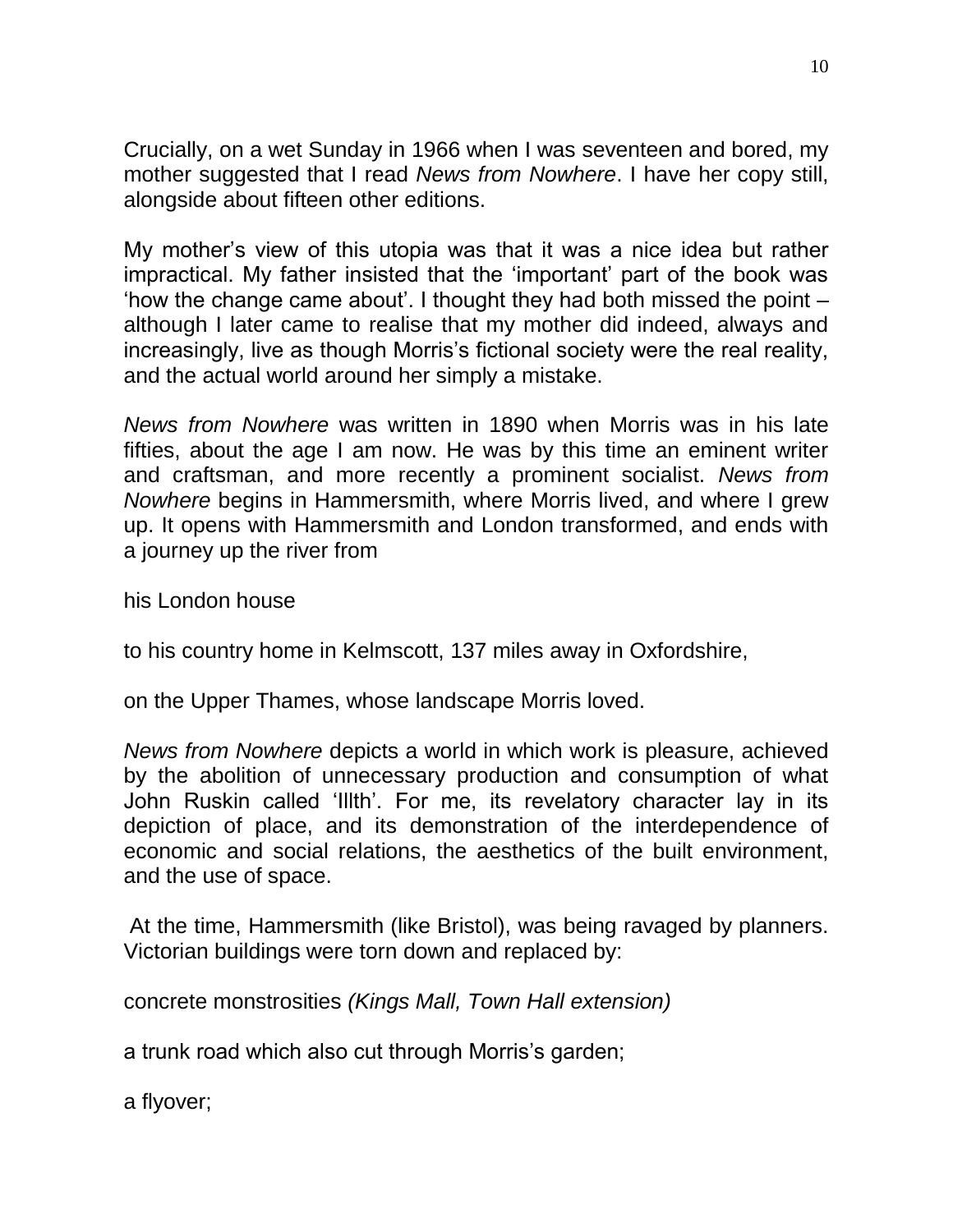a betting shop which replaced the Classic Cinema.

The Lyric theatre was threatened with demolition.

So I … decided to become an architect. The next year, I answered a question on a Cambridge entrance paper: 'The problems of urbanisation have turned architects into sociologists. Discuss'. I went to Sheffield, and switched to sociology.

While 'looking for the blue' allows for the expression of utopia to be fragmentary or fleeting, what is specifically *sociological* about Morris is the demonstration of the connectedness of work, art, social relations, space and human happiness. This connectedness, and especially the connection between individual biography and history, is the very essence of the sociological imagination. Morris preserves the element of desire at the core of utopia, but offers an argument about the condition of its realisation.

Later commentaries on utopia have used *News from Nowhere* to challenge the idea that utopia is necessarily totalitarian; and to make another, larger claim about utopia and desire, and about the function of utopian envisioning in general. The society described by Morris is a libertarian one, and the text is not intended as a blueprint. Morris himself said that any such work could only be 'an expression of the temperament of its author'. The primary function of utopia, especially in this more holistic form, is says Miguel Abensour, the *education of desire*. Utopia creates a space in which the reader is addressed not just cognitively, but experientially, and enjoined to consider and feel what it would be like not just to live differently, but to want differently  $-$  so that the taken-forgranted nature of the present is disrupted. This is what sociologists call defamiliarising the familiar.

As Edward Thompson glosses Abensour,

And in such an adventure, two things happen: our habitual values (the 'commonsense' of bourgeois society) are thrown into disarray. And we enter Utopia's proper and new-found space: *the education of desire*. This is not the same as 'a moral education' towards a given end: it is, rather, to open a way to aspiration, to 'teach desire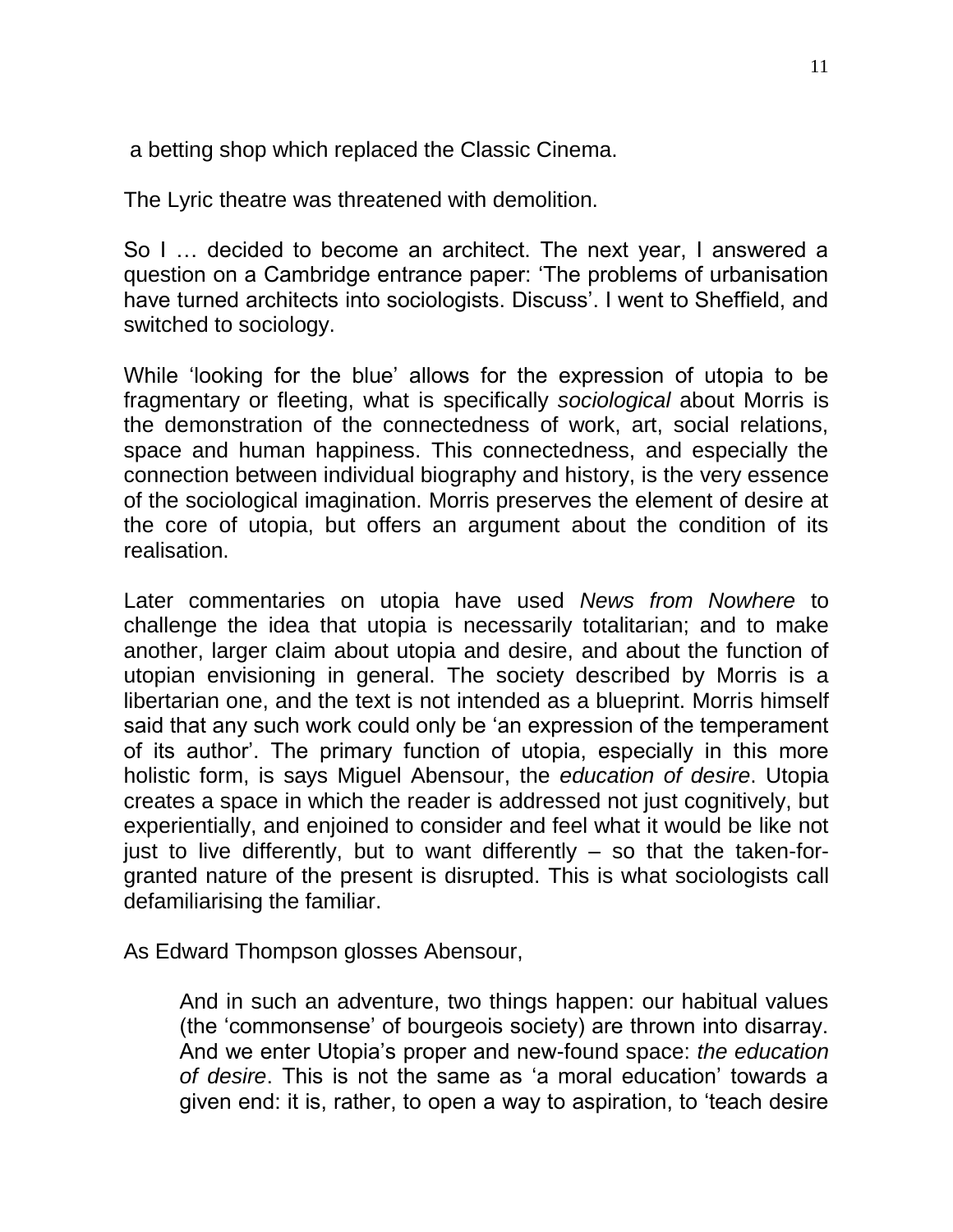to desire, to desire better, to desire more, and above all to desire in a different way'.

### **Sociology**

If I came to sociology by way of utopia, it is of much greater significance that so also did sociology itself. The 'utopian socialist' Henri de Saint Simon, active in the late eighteenth and early nineteenth century, is recognised as one of the founders of sociology. All of Marx's writing is infused with the desire for the world to be otherwise. The connection is also clear at the end of the nineteenth century. Morris would never have described himself as a sociologist. He was a Marxist, but he was also an exponent of a kind of Ruskinian moral economy. As far as social science and the humanities were concerned, this was a predisciplinary era. The boundaries that divide the different 'disciplines' of social science, and that we now try to overcome through 'interdisciplinarity' were not yet in place. The American sociologist Charlotte Perkins Gilman, author of the classic feminist text *Women and Economics*, also wrote a series of utopias beginning with *Herland*. Edward Bellamy's 1888 *Looking Backward*, which was the immediate trigger for *News from Nowhere* because Morris hated it, spawned a vast political movement in the United States. I don't think *Looking Backward* has ever been out of print. In 1948 in Britain, the *Daily Herald* carried a review which said 'A Prophet gets reprinted – and he's right so far'. Interestingly, *Looking Backward*, was intended as a blueprint, and has been described as a novel 'curiously without desire'.

One can identify a list of texts that are 'classics' of utopianism, of feminism, of sociology, all written within a short period of each other:

1888 Edward Bellamy *Looking Backward* 1890 William Morris *News from Nowhere* 1893 Emile Durkheim *The Division of Labour in Society* 1895 Friedrich Engels *The Origins of the Family, Private Property and the State* 1897 Edward Bellamy *Equality* 1898 Charlotte Perkins Gilman *Woman and Economics* 1905 H. G. Wells *A Modern Utopia* 1911 Charlotte Perkins Gilman *Herland*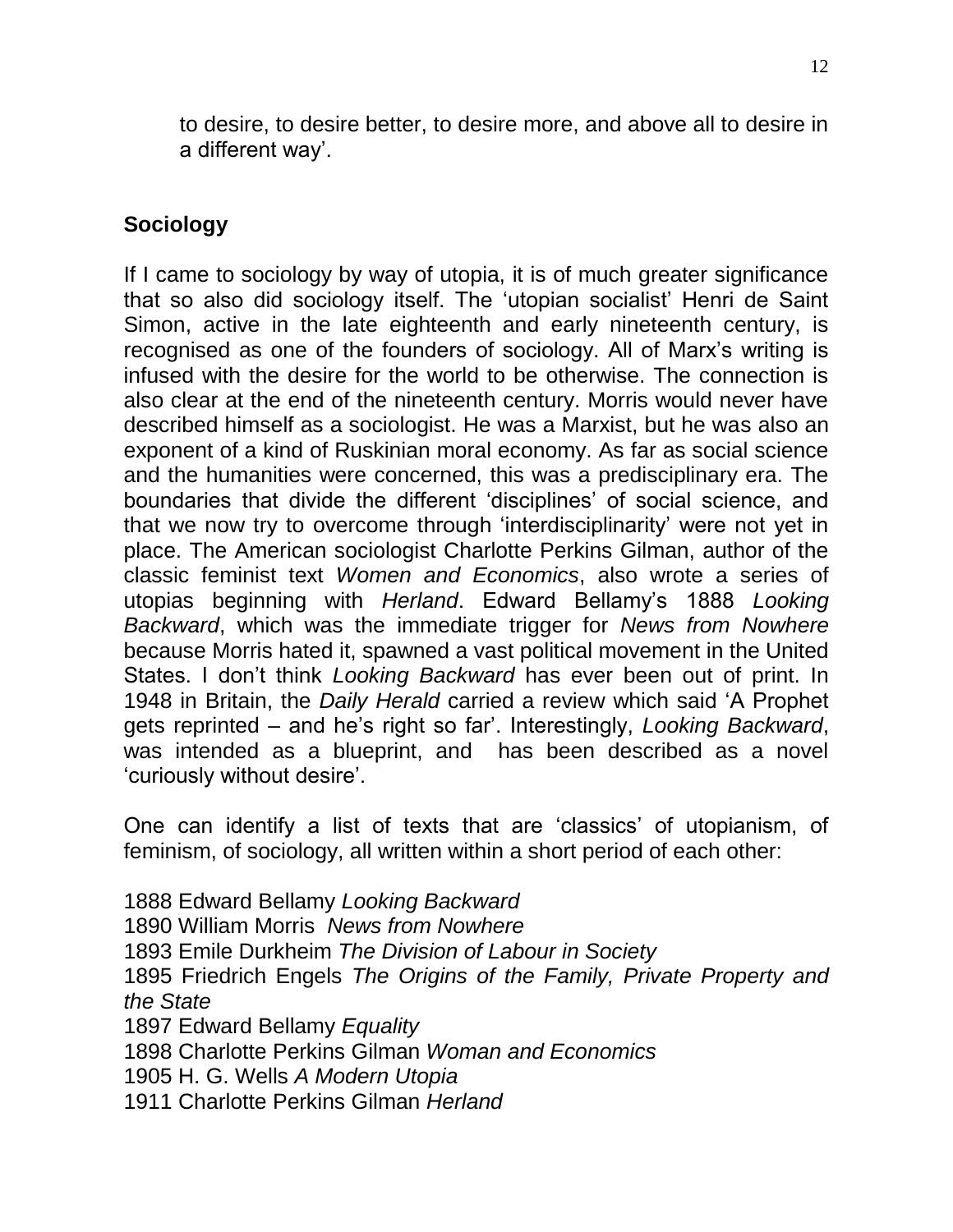All of these contain, I would contend, a great deal of recognisable sociological explanation (even if we would now regard it as wrong), as well as a great deal of utopian aspiration, the delineation of a better world. Durkheim's book, a founding classic of sociology, is deeply utopian both in intent and content. For the last section reads the *actual* state of the world as pathological, contrasted with a benign normality which *should have* happened, and which must and will.

However, Sociology's emergence as a distinct discipline is characterised by attempts to distance it from utopia. The first full-time, permanent Chair of Sociology in Britain was created at the London School of Economics in 1907, and occupied by Leonard Trelawny Hobhouse, recently described in the British Sociological Association's Newsletter as 'lacklustre'. Maggie Studholme, whose Bristol PhD explores the bizarre exclusion of environmental concerns from twentieth century British sociology, shows that an alternative incumbent considered for this Chair was Patrick Geddes – planner, environmentalist, visionary and utopian. Utopianism and environmentalism were thus simultaneously sidelined.

Wells's claim about the intrinsic relation between sociology and utopia was made only two years later, in 1909, in an essay called 'The Socalled Science of Sociology', attacking the scientific pretensions of the emergent discipline. It hides in a volume published in 1914 called *An Englishman Looks at the World*, and which may be the only work by Wells never to have been reprinted. The University Library owns a copy although I had to have it retrieved from store. In an era when shortage of space and the supposed merits of electronic data access favour the disposal and pulping of old books: we should keep them – you never know when they will be needed.

Wells, as I said at the outset, argued that

The creation of utopias  $-$  and their exhaustive criticism  $-$  is the proper and distinctive method of sociology.

For Wells, utopianism is a kind of speculative sociology, an attempt to explore and predict what might be, and to expose it to judgement. He also argues that sociology cannot avoid the utopian. If moral judgements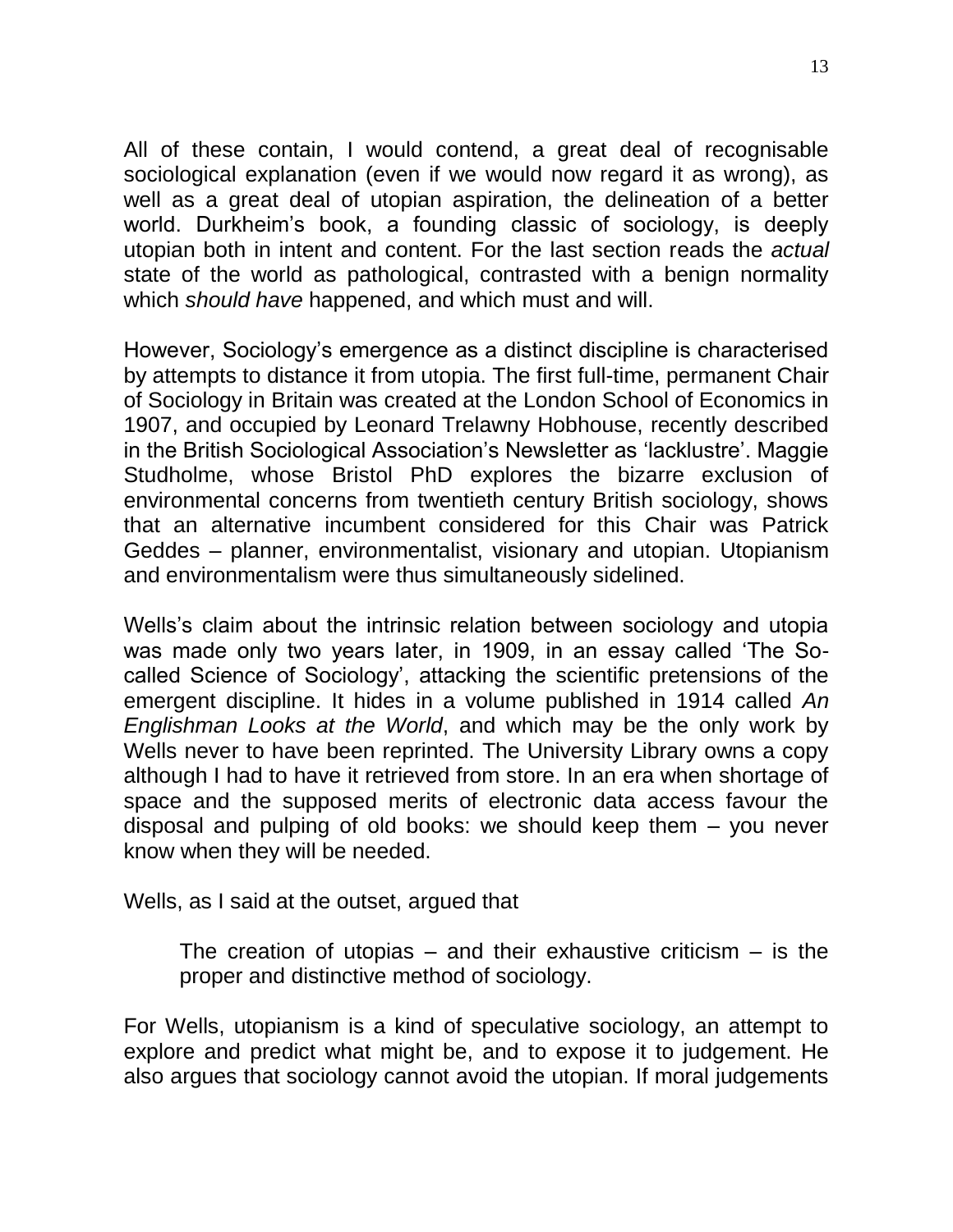about what should be are not made explicit, they will lurk unseen – where they are less susceptible to criticism and judgement. As he puts it:

there is no such thing in sociology as dispassionately considering what is, without considering what is intended to be. … Sociologists cannot help making utopias: though they avoid the word, though they deny the idea with passion, their very silences shape a utopia' (Wells 1914: 203-5).

The parallels between sociology and utopia, if utopia is understood in its more holistic sense, are indeed striking. But sociology foregrounds what utopia backgrounds, and utopia foregrounds what sociology represses:

Sociological models of how the world works are explicitly holistic, descriptive, explanatory and present (or past) oriented. They are, necessarily, imaginary. The construction of a model or theory about how society works IS an imaginary reconstitution of society. Such models are sometimes explicitly critical, normative, and prescriptive, but more usually implicitly so. Those of us who work on inequalities of health, of class, of gender or in the field of ethnic relations frequently – I would say usually – work with the embedded assumption that such inequalities are wrong and should as far as possible be eliminated. And in so far as *any* implications for politics or policy may flow from sociological work, it is, implicitly, future-oriented, and about the education of hope.

Utopian models, on the other hand, are explicitly holistic, imaginary, critical, normative, prescriptive and (often) future-oriented. On the other hand, most of them contain descriptions of present conditions, not just as a foil for the better utopia, but as a generalised explanation of how social processes work, and therefore what needs to change. In this sense, they are present-oriented – so much so that some commentators would say that utopias are *always* primarily about the present, their function *always* primarily critical. But utopia involves the imaginary reconstitution of society in a slightly different sense: it is, precisely, the imagining of a reconstituted society, society imagined otherwise, rather than merely society imagined.

Establishing the parallels between sociology and utopia does not necessarily demonstrate that utopia is either a distinctive, or a good, method for sociology. It could after all be a reason to take sociology less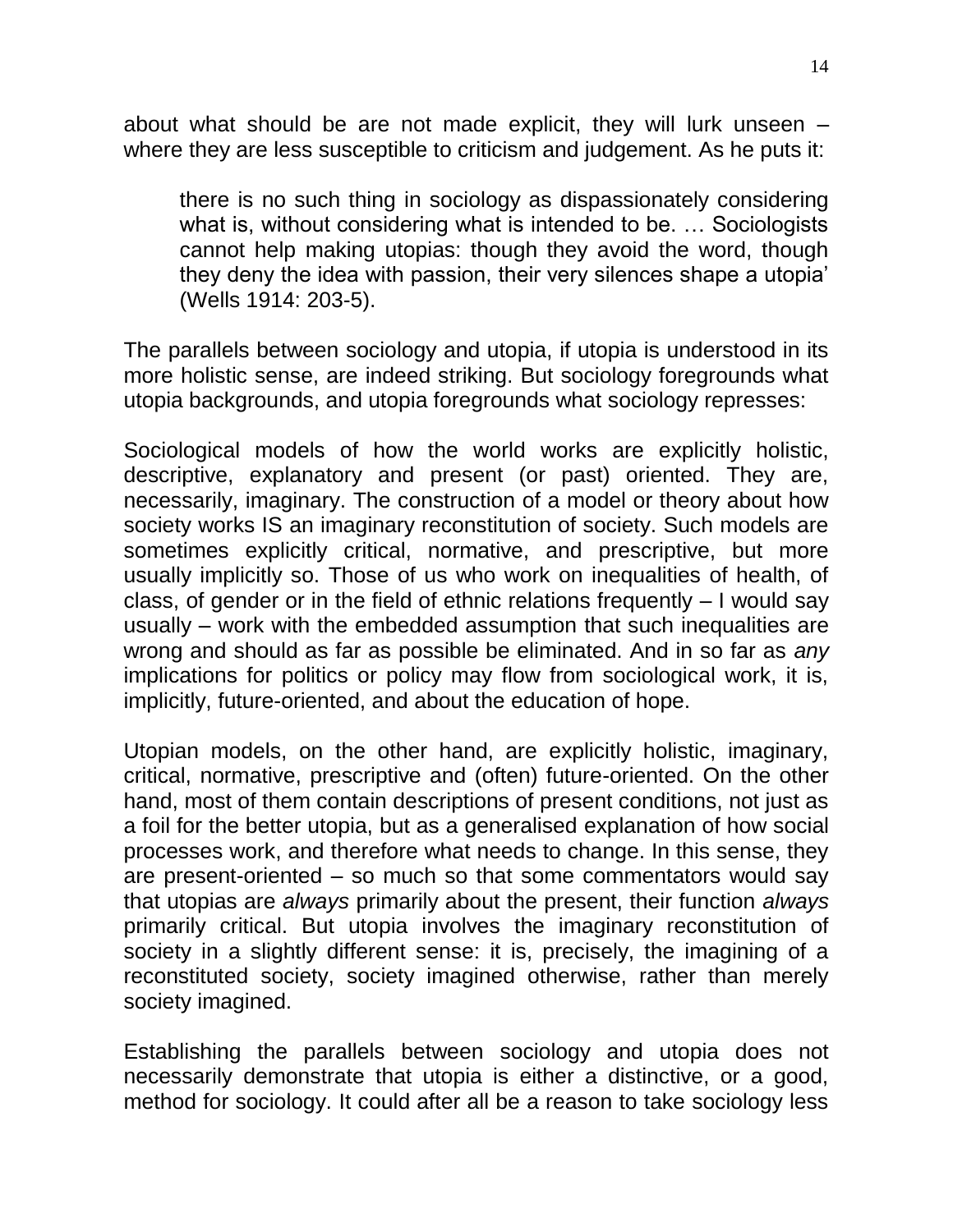seriously, rather than to take utopia more seriously. However, my contention is that by thinking about utopia as a method, we can address more effectively major problems that confront us.

I want to illustrate this in relation to three issues:

- Social exclusion and inclusion, on which I have done a considerable amount of work, so that some people may be surprised that this is not the overall topic of my inaugural lecture.
- International Poverty
- Sustainable futures

These latter two are areas in which I have not yet done any extensive work, but are areas where I think a utopian method could be put to good effect – although the scale of the research agenda is intimidating.

The Imaginary Reconstitution of Society as a method has three modes. The first two of these are an analytical, *archaeological* mode and a constructive, *architectural* one; the third is, for want of a better term, *ontological*.

Much of my work as a sociologist has addressed contemporary politics and policy. Thus in the 1980s, in collaboration with other including Miriam David, I explored the contradictory ideas of the good society in relation to the New Right. In the late 1990s, I undertook a similar analysis of New Labour, this time focusing on their interpretation of 'social exclusion', a slippery concept which has come to dominate the policy agenda of the European Union. *The Inclusive Society?* has in common with *The Concept of Utopia* that it sets out competing and usually implicit meanings, and offers at least a critique, and to some extent at least an alternative definition. But it also involved, as did the work on the New Right, setting out the idea of the good society that underpins the policy and rhetoric of New Labour, and the contradictions in this – such as the contradiction between seeking participation in the Labour Force by 80 per cent of the population, and purporting to value the unpaid work of caring and parenting. This is an *archaeological* exercise, in that it involves digging around in speeches and policy documents, and piecing together actions, statements and silences into something resembling a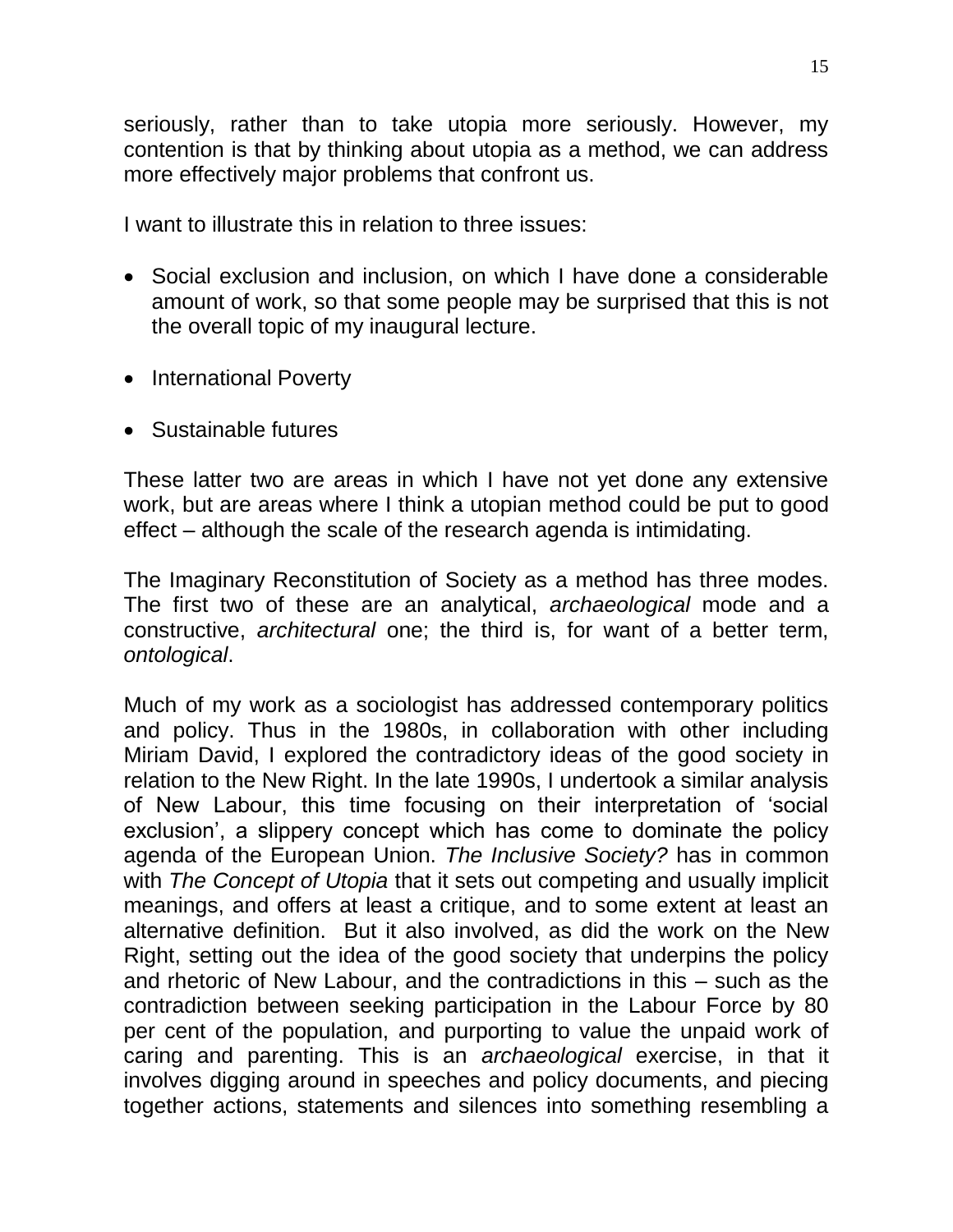coherent whole. In the case of New Labour, this is of course a meritocracy. Ironically, although Blair uses this term with approbation it was actually coined in 1958 as the title of a *dystopia* by Michael Young, who also wrote the 1945 Labour manifesto. The point of *The Rise of the Meritocracy,* as Young reiterated in 2000, was that meritocracy was ultimately neither possible nor desirable, if only because the middle classes will do anything to prevent their dimmer offspring from descending the social scale.

The meaning of social inclusion, for New Labour, is almost entirely inclusion in paid work. Taken together with their assault by dubious legal means on 'crime and anti-social behaviour', one might echo William Morris's plaint in favour of free speech:

'They would clear the streets of coster-mongers, organs, processions and lecturers of all kinds, and make them a sort of decent prison corridors, with people just trudging to and from their work'.

If New Labour's utopia is peculiar, there is nothing peculiar about the fact that it has one. Such images of the good society are present in every political position. And it is notable that while others' visions of the good society – in McEwan's terms, Christ's Kingdom upon Earth, the workers' paradise, the ideal Islamic state – are designated utopian (and dangerous), this is less commonly said of western democracy. Yet there is clearly an idea of the good society behind the foreign policy of the Us and the UK, as well as an intent to impose it. Moreover, this might well be said, in Fourier's words, to 'have … led people to the very opposite of the state of well-being they promised them'.

The point of such archaeology is to lay the underpinning model of the good society open to scrutiny and to public critique. I have also tried to *rethink* what social inclusion might mean in terms of social relationships and quality of life, and to examine the *empirical* relationship between work, poverty, and social inclusion, with a view to considering what would be necessary to a genuinely inclusive society. Among the conditions of this are the abolition of poverty and the reduction of inequality.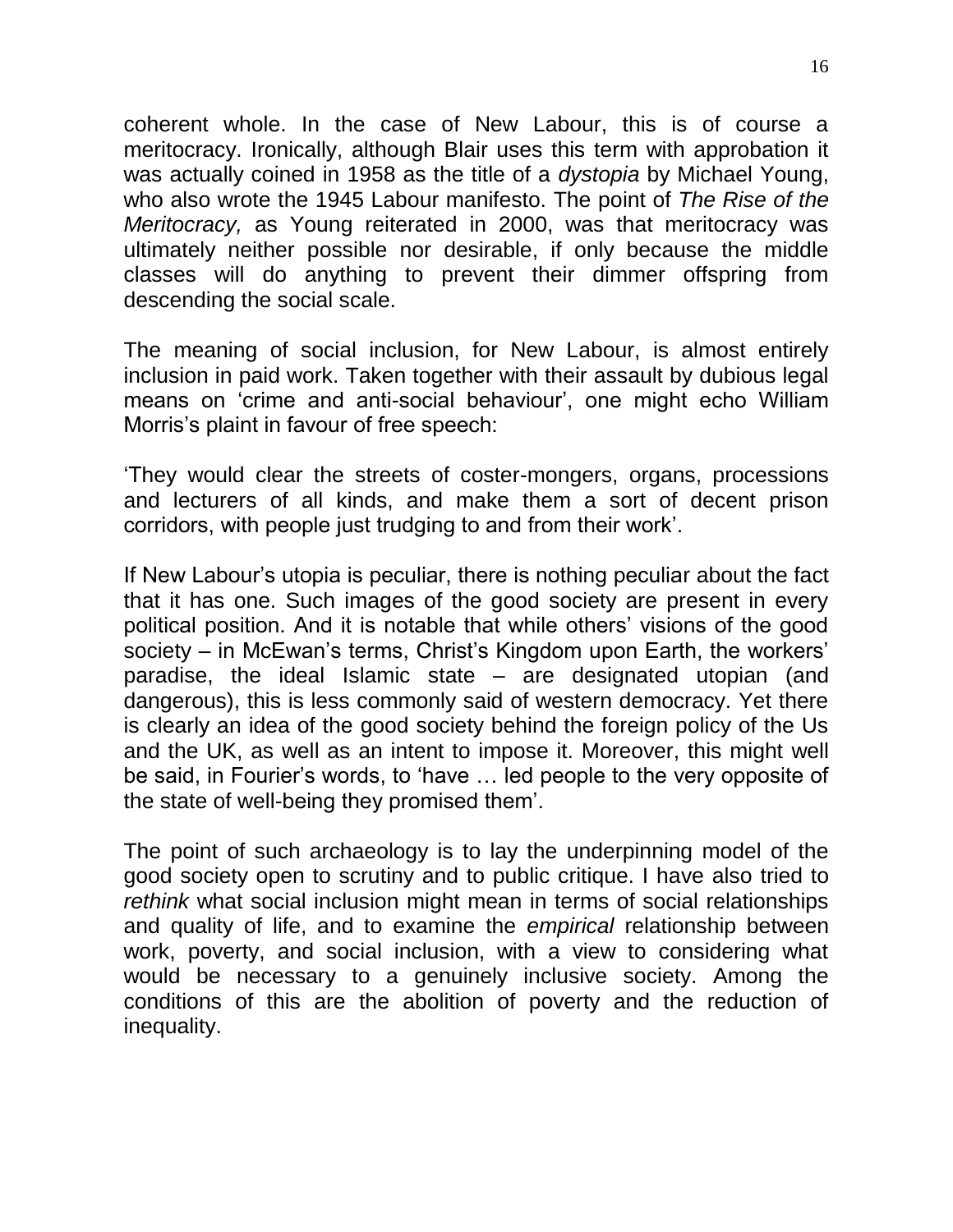This last piece of work was undertaken in collaboration with colleagues in the Townsend Centre for the Study of International Poverty, notably David Gordon, Christina Pantazis and Peter Townsend.

And that leads me to my second example of how the archaeological and architectural modes of utopian method might work. About three weeks ago the Townsend Centre held a meeting to discuss potential bids for a very large tranche of funding that has been made available by the Economic and Social Research Council and the Department for International Development for research into the abolition of global poverty. Besides a whole range of projects looking at the practical detail of development, and for example how gender equality reduces poverty, there seems to be a need for an overarching project which sociology is uniquely placed to carry out – but which requires this double utopian mode.

Firstly, we need to excavate policy documents and policies at national and international level to reveal the underpinning image of the good society within which this abolition of poverty is to sit, and which will result from that abolition. And we need to question whether it is coherent, sustainable or good: whether in fact what is implied if not actually envisaged is a possible, or a desirable, world. And secondly we need to step outside the conceptual and policy frameworks of the ESRC and DfID – and the World Bank – and address the question of what kind of society would make the abolition of global poverty genuinely possible. This involves holistic modelling, the Imaginary Reconstitution of Society in architectural mode. And it may be that this will necessarily be what Lyman Sargent calls a flawed utopia – one in which there is a price to pay – rather than the win-win situations we are constantly promised by Government. If we really want to Make Poverty History, what will be the cost? Is it the case, as Herbert Marcuse argued some decades ago, that sufficiency for all is possible, but only by the sacrifice of manipulated comforts and over-consumption by some – probably including all of us in this room?

Even without the detailed documentation that such a research agenda would entail, it is evident that the global political agenda is dominated by a utopia of unlimited growth. The third issue which sociologists should be addressing, but on the whole are not, is the question of sustainable futures. Here too, there is a need for both archaeology, of present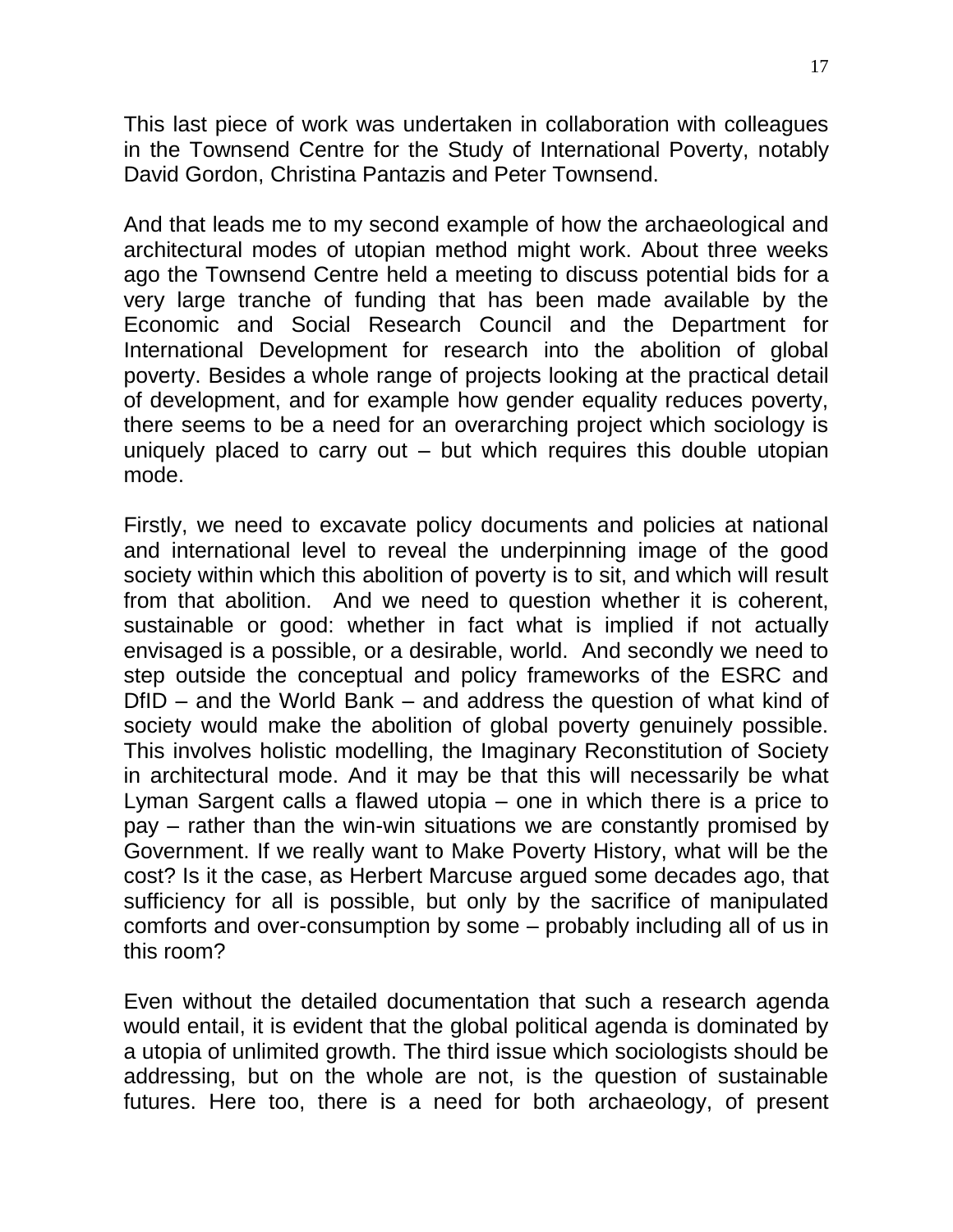policies and proposals; and architecture. What, for example, are the implications of global warming for social life, for how, and indeed where, we might live? It is not just global warming that is at issue here, although its consequences in terms of climate change and the habitability of parts of the earth seem to be being explored by everyone except sociologists. Resource consumption must also be considered. The argument that economic growth is unsustainable is supported by the calculation of ecological footprints – the area of the earth needed to sustain the lifestyles of humanity, nations or individuals, including the area of forest needed to absorb carbon dioxide emissions. London has an ecological footprint 125 times its size, roughly equivalent to the entire productive land area of Britain. If everyone in the world used resources at this rate, we would need three planets rather than one. If everyone used resources at the rate of the US, we would need at least five planets. Development and growth on the present model is impossible. If car ownership in China were to reach the levels of the West, there would be huge implications for greenhouse emissions and global warming. Even if these emissions can be reduced by a technical fix, there is no such technical fix possible for the land use implications, in terms both of roads to drive on and space to park stationery vehicles. Looked at in this way, it is perhaps the project of continuing economic growth that appears utopian in the pejorative sense, rather than the imagining of alternatives. And if the commitment to growth seems impossible to stop – perhaps the right response is indeed, we are realists, we not only dream, but demand, the impossible.

You can go to this website to calculate your own individual ecological footprint and explore the lifestyle changes needed to reduce it: become a vegetarian, live in a smaller house, get rid of your car and don't fly.

## www. earthday.org/footprint

The point of the Imaginary Reconstitution of Society, though, is that rather than positing individual lifestyle changes, it suggests a more *holistic* look at the *collective* alternatives open to us. Some parts of this are obvious: if you want people to use buses and trains instead of cars and planes, it has to be a viable option in terms of both time and cost. If you want people not to drive to the shops, it's no use sticking them out at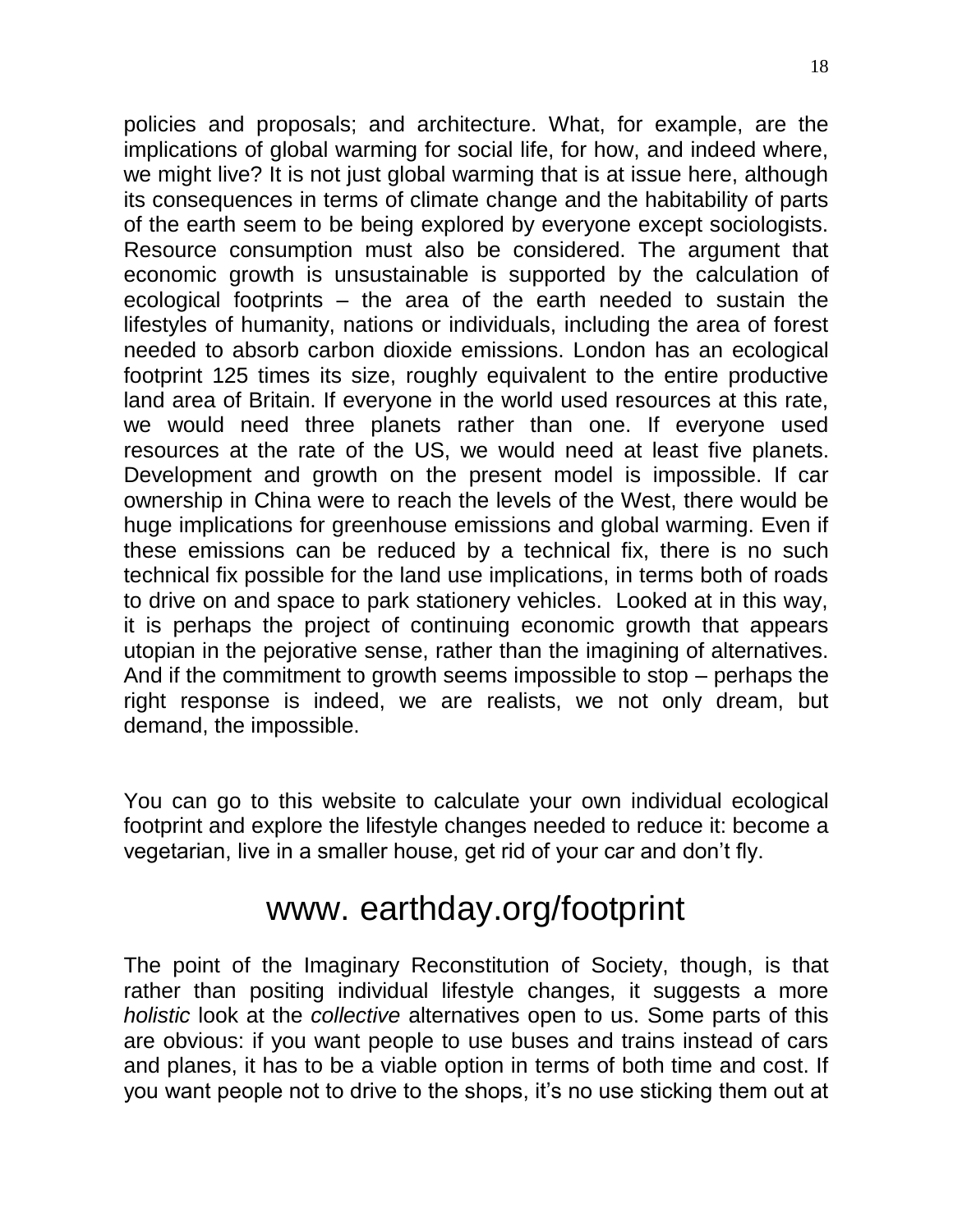Cribbs Causeway. But all our systems of production, consumption and distribution – and the structures of desires and wants that accompany them – need to be looked at holistically.

Utopians and science fiction writers have done a rather better job in the past of considering 'what if' than sociologists have, precisely because of the suppression of utopianism within sociology. *An Englishman Looks at the World* contains an extraordinary essay, written seventeen months after Wells witnessed Bleriot's flight across the Channel. What, said Wells, in 'Off the Chain' will be the impact of this? Wells anticipates globalisation, mass migration, and what sociologists eighty years later described as space-time compression and disembedding. Swift, secure and cheapened transport will sever the ties that bind people to place. There are he says already (in 1910) increasing numbers of people uninterested in what happens in their own locality because they are oriented to a wider arena. In contemporary terms, they don't care where they live as long as it is near an international airport. Wells predicts a long drawn out conflict between the globalising implications of air travel and its usefulness to international finance and business, and the existing structures of government and the nation state. Mind you, Wells got some things wrong in this piece: he predicted also the decline of national loyalties, and failed to predict the contribution of aeroplane emissions to global warming.

It is, of course, much more complicated than that. No actual imaginary reconstitution of society can adequately articulate the desire for a better life; nor can it at the practical level resolve all present problems without producing new ones. Moreover, Wells was working with a very modernist model of utopia, and of sociology. What was *modern* about *A Modern Utopia* for Wells was that it was global, and that it was kinetic, by which he meant it was not a static blueprint but recognised the necessity of historical change and development within the good society. Over the last century, utopia has become more fragmentary, cautious, and open, and concerned more with process than with content. This is documented in relation to literary utopias in Tom Moylan's *Demand the Impossible*, which coins the term critical utopia for these increasingly reflexive and internally critical narratives. In the last century, sociology has tended to abandon prediction, holism and explanation, in favour of partial accounts and 'thick description'. At the same time, social theory is suffused with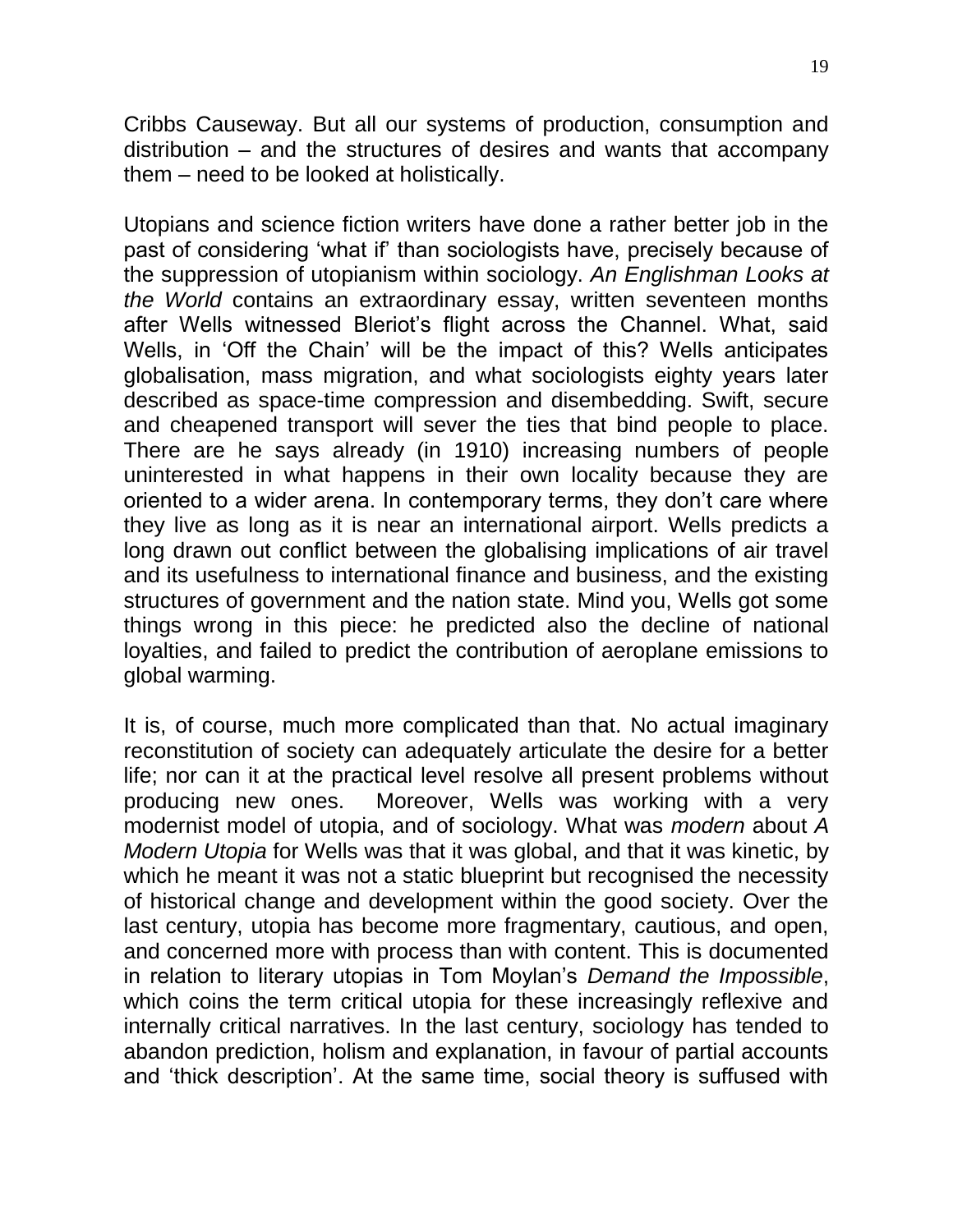critical and utopian content – although it is always equivocal about this, largely because it treats utopia as goal rather than as method.

And the third mode of the utopian method, the *ontological* mode, gives us further pause for thought. The designation of utopia as a space for the education of desire underlines the point that the imagination of society otherwise involves imagining ourselves otherwise. In *A Modern Utopia* Wells encounters his 'best self' - taller, stronger, more elegant and a member of the ruling elite, but eminently recognisable. McEwan, too, in that passage about musical performance, speaks of 'a glimpse of what we might be, of our best selves'. Clearly, the utopian project must address the constitution of the selves that inhabit it, and their structures of feeling. 'Looking for the blue' is not just about the projection of a desired object to meet our needs, but a projected subject, ourselves in some sense redeemed. 'Oh brave new world, that has such people in it'. This is dangerous territory. Marx declined to outline the features of his preferred society (although others have used archaeological methods to extrapolate it) because he said that it was impossible to predict the needs and wants of the future. Fredric Jameson has argued that the imagination of Utopia is impossible because it requires us to transcend not just where, but who, we are – and that imagining a self radically transformed holds the terror of annihilation. Jameson, however, does not think this is a reason not to try to imagine Utopia. Like Bloch, in the end he is more concerned *that* we imagine than *what* we imagine. Necessary failure does not make the attempt itself any less necessary. As Morris put it:

Men fight and lose the battle, and what they fought for comes about in spite of their defeat, and when it comes turns out to be not what they meant, and other men have to fight for what they meant under a different name.

William Morris: A Dream of John Ball

Necessary failure, however, has implications for the character of the utopian method itself. Above all, it requires that models of utopian futures be multiple, provisional and reflexive. And if sociology has, in my view, a particular contribution to make to setting out these possible futures of the not-yet, these issues are far to important to be left to sociologists,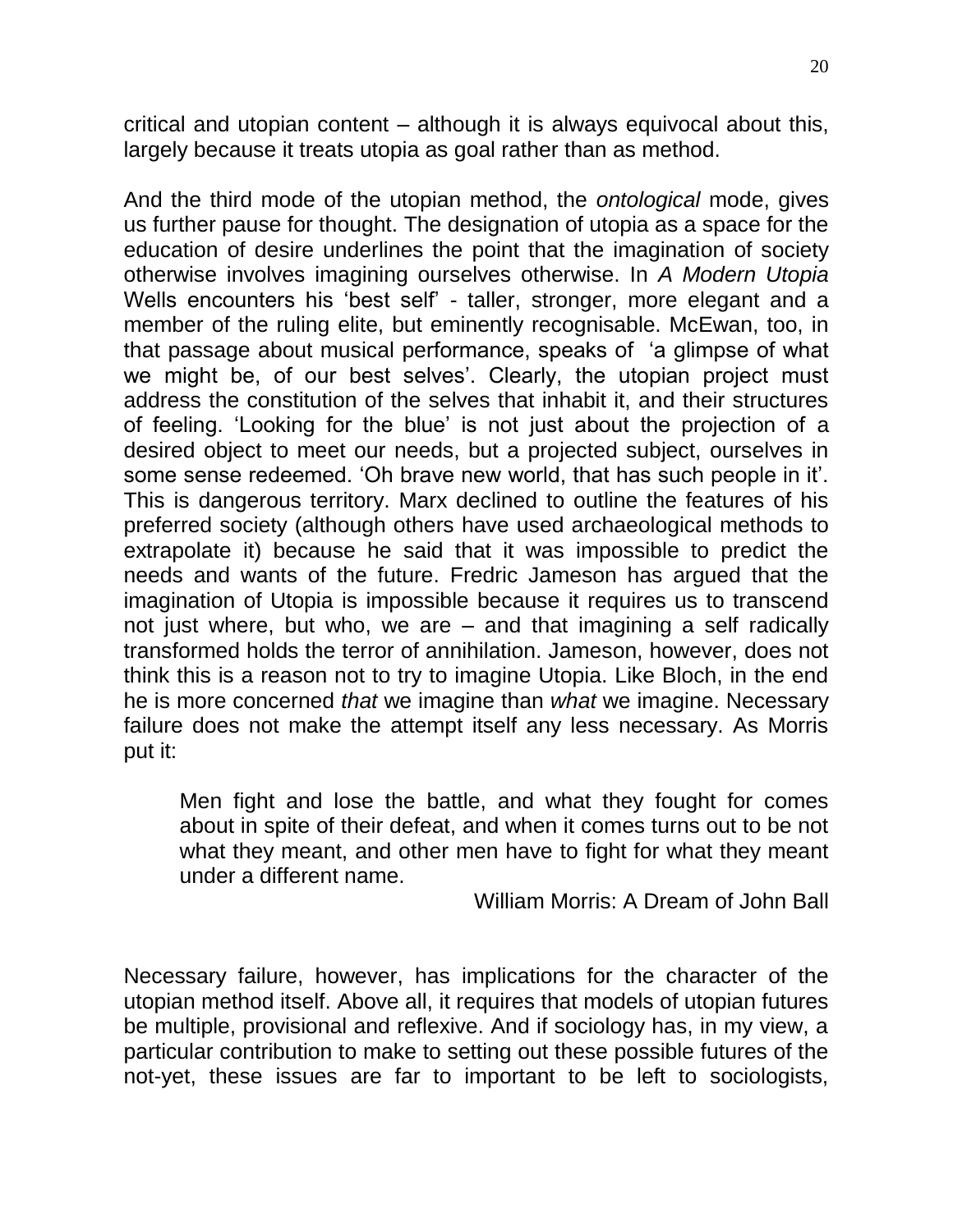utopists or any other group of 'experts'. And that brings me to my last point, which also touches on fear about utopia.

Wells suggests not just that sociologists can and must create utopias, but that these should be subject to exhaustive critique. But Wells himself had a very Fabian and dirigiste view of the role of the intellectual middle classes. Morris, on the other hand, argued that it was important that the vision of new society should be kept before the eyes of the working people. I would argue that if sociology has a role in positing alternatives for the future, as a method for addressing the future it should owe more to Brecht than to Wells. In Jameson's *Brecht on Method* he argues that although Brecht's method is didactic, this is not in the sense of a moral education towards a given end. It always demands from the audience a judgement, or at least a judgement about a judgement, rather than simply the presentation or imposition of a judgement. In other words, utopia as method beyond sociology requires the responsible participation of citizens, not the dictat of experts. But if sociologists and citizens do not address these problems, our very silences will shape not utopian but dystopian futures.

I hope that I have made some sense. I also hope that I have managed incidentally to show that academic life is necessarily collaborative and communicative, even in these days of increased pressure, individualism, competitiveness and the Research Assessment Exercise. There are many people with whom I have collaborated over my years at Bristol, and others whose support and encouragement has been crucial. They include Steve Fenton, Will Guy, Jackie West, Harriet Bradley, Gregor McLennan and Peter Townsend. Thanks too to those younger and more technologically competent colleagues who have encouraged and assisted this first encounter with Powerpoint – Paula Surridge, Jon Fox, Esther Dermott and Kath Kerbes; to the technicians here tonight; and above all to Rob Hunter. Lastly, I would like to thank all of you for coming, for not obviously doing sudoku and for not flicking ink pellets during the lecture. Doubtless they will come later, as I know they are richly deserved, so I will end with a plea from Yeats, which incidentally returns us to Dennis Potter's blue and gold: